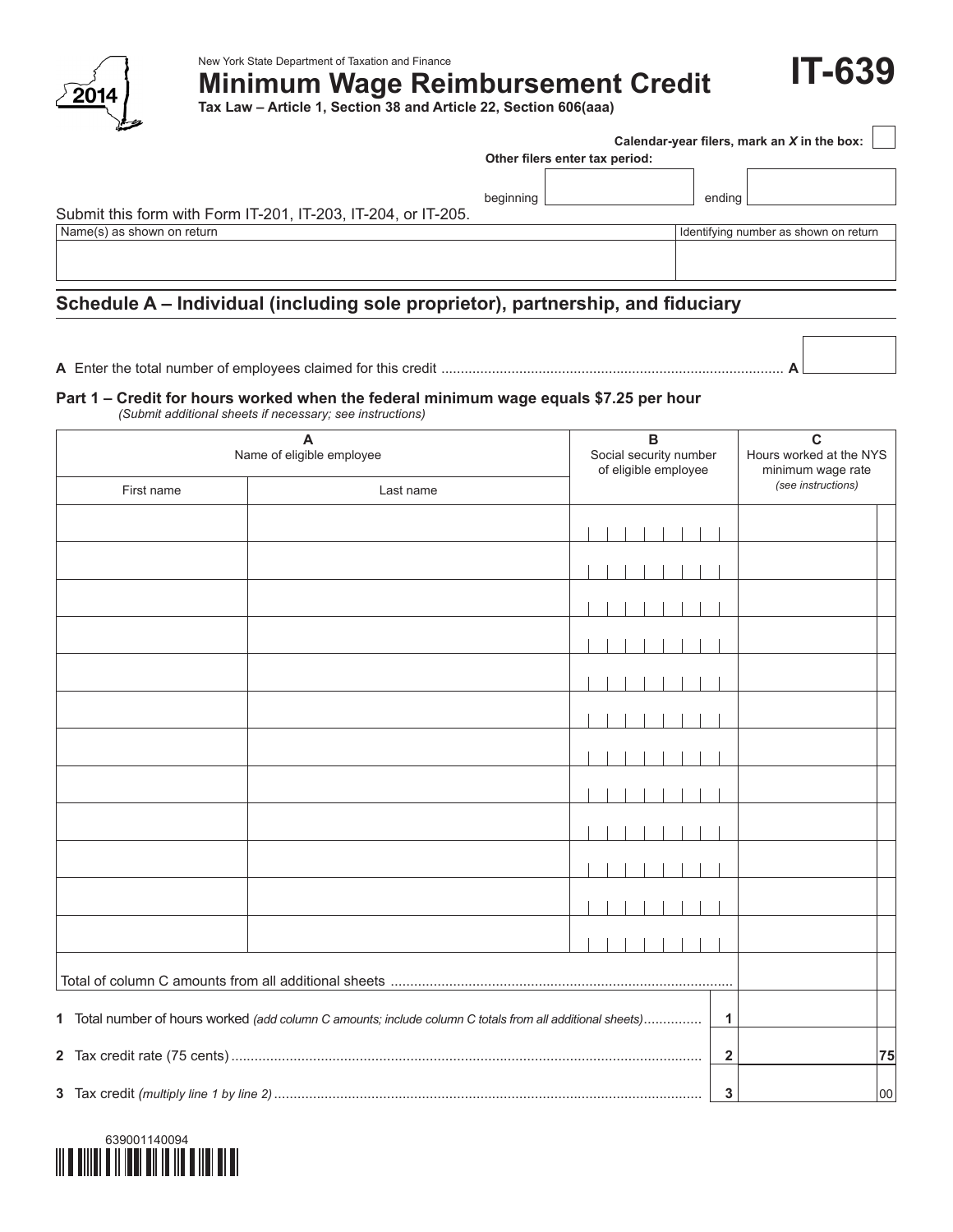#### **Part 2 – Credit for hours worked when the federal minimum wage exceeds \$7.25 per hour** *(submit additional sheets if necessary; see instructions)*

| A<br>Name of eligible employee<br>(First initial, last name) | $\, {\bf B}$<br>Social security number<br>of eligible employee | $\mathbf C$<br>Hours<br>worked at<br>the NYS<br>minimum<br>wage rate<br>(see instr.) | $\mathsf D$<br><b>NYS</b><br>hourly | E<br>minimum minimum column E<br>hourly<br>wage rate wage rate column D<br>$\vert$ (see instr.) $\vert$ (see instr.) | F<br>Federal Subtract<br>from | G<br>Credit amount<br>(column C × column F) |
|--------------------------------------------------------------|----------------------------------------------------------------|--------------------------------------------------------------------------------------|-------------------------------------|----------------------------------------------------------------------------------------------------------------------|-------------------------------|---------------------------------------------|
|                                                              |                                                                |                                                                                      |                                     |                                                                                                                      |                               |                                             |
|                                                              |                                                                |                                                                                      |                                     |                                                                                                                      |                               |                                             |
|                                                              |                                                                |                                                                                      |                                     |                                                                                                                      |                               |                                             |
|                                                              |                                                                |                                                                                      |                                     |                                                                                                                      |                               |                                             |
|                                                              |                                                                |                                                                                      |                                     |                                                                                                                      |                               |                                             |
|                                                              |                                                                |                                                                                      |                                     |                                                                                                                      |                               |                                             |
|                                                              |                                                                |                                                                                      |                                     |                                                                                                                      |                               |                                             |
|                                                              |                                                                |                                                                                      |                                     |                                                                                                                      |                               |                                             |
|                                                              |                                                                |                                                                                      |                                     |                                                                                                                      |                               |                                             |
|                                                              |                                                                |                                                                                      |                                     |                                                                                                                      |                               |                                             |
|                                                              |                                                                |                                                                                      |                                     |                                                                                                                      |                               |                                             |
|                                                              |                                                                |                                                                                      |                                     |                                                                                                                      |                               |                                             |
|                                                              |                                                                |                                                                                      |                                     |                                                                                                                      |                               |                                             |
|                                                              |                                                                |                                                                                      |                                     |                                                                                                                      |                               |                                             |
|                                                              |                                                                |                                                                                      |                                     |                                                                                                                      |                               |                                             |
|                                                              |                                                                |                                                                                      |                                     |                                                                                                                      |                               |                                             |
|                                                              |                                                                |                                                                                      |                                     |                                                                                                                      |                               |                                             |
|                                                              |                                                                |                                                                                      |                                     |                                                                                                                      |                               |                                             |
|                                                              |                                                                |                                                                                      |                                     |                                                                                                                      |                               |                                             |
|                                                              |                                                                |                                                                                      |                                     |                                                                                                                      | 4                             | 00                                          |
|                                                              |                                                                |                                                                                      |                                     |                                                                                                                      | 5                             | 00                                          |

**Individuals and partnerships:** Enter the line 5 amount on line 10. **Fiduciaries:** Include the line 5 amount in the *Total* line of Schedule D, column C.